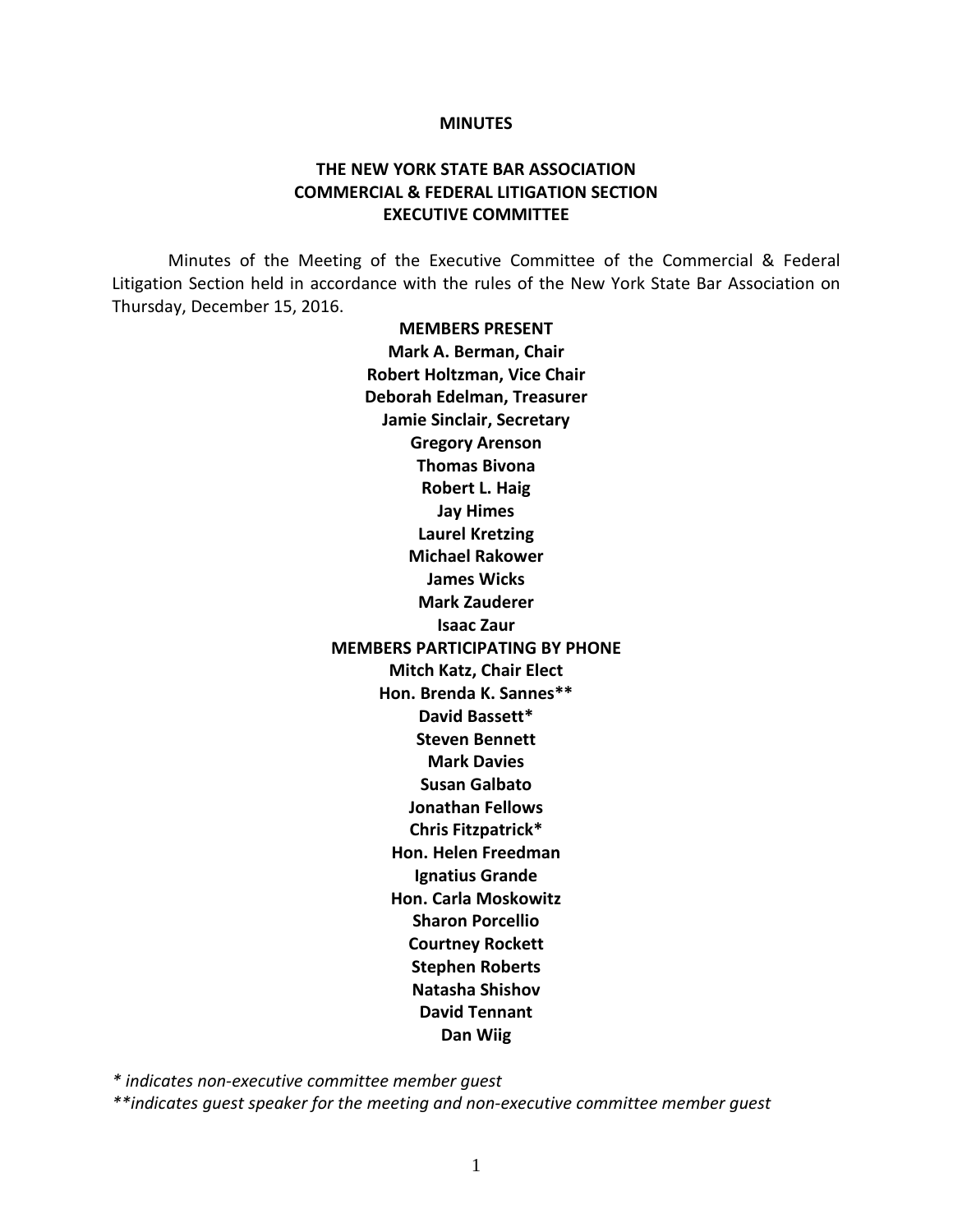The meeting came to order at 5:31 p.m.

#### **Section Chair Mark Berman's Welcome Remarks**

Mr. Berman welcomed the Executive Committee Members to the meeting, which was also being video-conferenced from Syracuse, where our guest speaker Hon. Brenda K. Sannes addressed us. Mr. Berman asked all Executive Committee Members attending the meeting by telephone to send Section Secretary Jamie Sinclair an email so that she could record their attendance for the meeting's minutes. Mr. Berman also asked all Executive Committee Members attending the meeting in person to sign in on the meeting's attendance sheet.

#### **Annual Meeting Update – January 25, 2017**

Section Vice Chair Robert Holtzman provided an update of the planning for the Annual Meeting, which will be held at the New York Hilton January 25, 2017. The Meeting will feature a two hour panel on ethics, for two ethics credits, and a panel on collateral attacks and appeals of arbitration awards for one credit. Following the CLEs in the morning, a cocktail hour and luncheon will be held, where the Fuld Award will be presented to the entire Second Circuit in honor of its 125<sup>th</sup> year anniversary. Mr. Holtzman advised that the Section expects great attendance, and encouraged members and their firms to reserve tables for the luncheon soon, which they can do by emailing Mark Berman or Mr. Holtzman to request the form.

### **Evening at the Thurgood Marshall Courthouse with the Second Circuit– January 24, 2017**

Section Chair Elect Mitch Katz reported on the status of this event planned for January 24, 2017. The event is targeted to attract young lawyers and will feature tours of the courthouse and a cocktail hour as well as welcomes by Judges Katzmann and Castel as well as NYSBA President Gutekunst. Section members were encouraged to blast this event out to their firms in order to encourage attendance.

### **Approval of the November 16, 2016 Meeting Minutes**

The Minutes of the November 16, 2016 Meeting were unanimously approved by all Executive Committee Members present.

### **Approval of the December 6, 2016 Special Telephonic Meeting Minutes**

The Minutes of the December 6, 2016 Special Telephonic Meeting were unanimously approved by all Executive Committee Members present.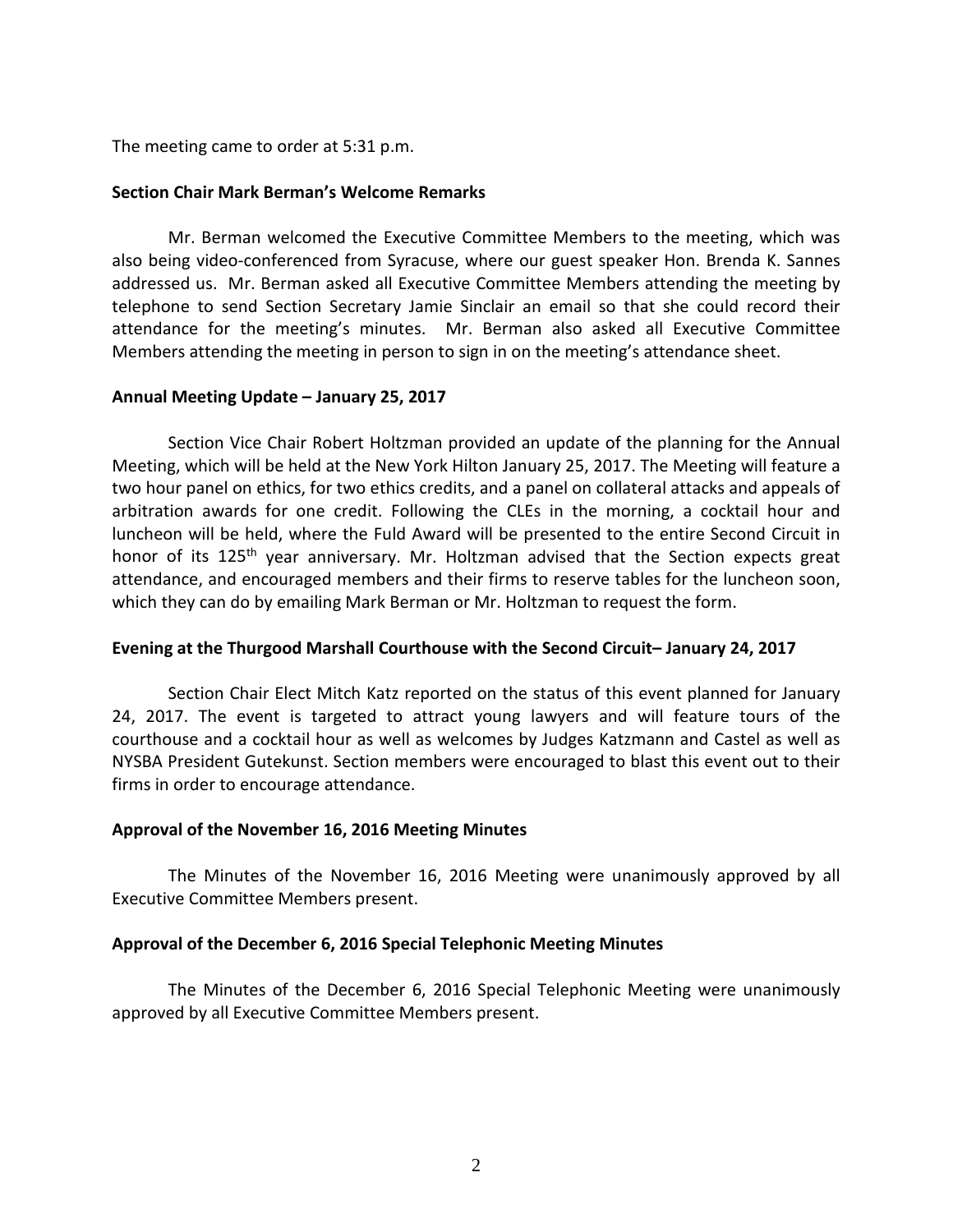#### **Nomination Report**

Section Chair Mark Berman reported on the Nomination Report, which was authored by Melanie L. Cyganowski, the Chair of the Nominating Committee. The following persons were unanimously nominated for each office as noted: Mitchell Katz, Chair; Robert N. Holtzman, Chair-Elect; Laurel Kretzing, Vice Chair; Jamie L. Sinclair, Secretary; and Sandra Rampersaud, Treasurer. Additionally, the 2017-2018 Delegates to the House of Delegates will be James Wicks, Mitchell Katz and Mark Berman. Tracee Davis will serve as the alternate.

## **Report on the NYSBA Committee on Continuing Legal Education Re: Proposed Diversity and Inclusion and Elimination of Bias CLE Requirement**

Section Chair Mark Berman reported that during the December 6, 2016 Special Telephonic Meeting of the Executive Committee, the Section's Diversity Committee Working Group's Report in support of the "Report of the NYSBA Committee on Continuing Legal Education's Proposed Diversity and Inclusion and Elimination of Bias CLE Requirement for New York State Attorneys" was unanimously approved by all Section members participating. Gregory Arenson, as Section Caucus CLE Chair, noted that our Section's comments were very thorough and he is currently collating and summarizing input from all Sections, which he will submit to the Section Caucus prior to when reports are due to the House of Delegates. Mr. Arenson thanked Mark Berman and Carla Miller, and all others who participated in the drafting of the Report.

### **Spring Meeting Update – May 19-21, 2017**

Section Chair-Elect Mitch Katz reported on the status of the 2017 Spring Meeting, noting that the following topics are being considered for the CLE portions of the meeting: trade secrets, non-compete agreements, restrictive covenants and privilege issues. He advised there may be a tech show as part of the weekend's events.

### **Guest Speaker: Brenda K. Sannes, U.S. District Court Judge, Northern District of New York**

Judge Sannes began her remarks by introducing her two law clerks, David Bassett and Chris Fitzpatrick, who were also present at the meeting via video conference from Syracuse. Judge Sannes then provided a summary of her own background, which included, *inter alia*, having worked as a prosecutor for 26 years, as well as working in private practice both in Syracuse and elsewhere. Judge Sannes discussed the case load of the Northern District, which features a large docket of *pro se*, habeas corpus and social security cases. She also discussed her perspective and suggestions to attorneys for drafting dispositive motions, including focusing on the elements of each claim and argument strategy. She advised that in the Northern District most motions are taken on submission, but that oral argument may be granted upon request. She also encouraged practitioners to be accurate when citing case law, as the failure to do so effects counsel's credibility. Judge Sannes encouraged Section Members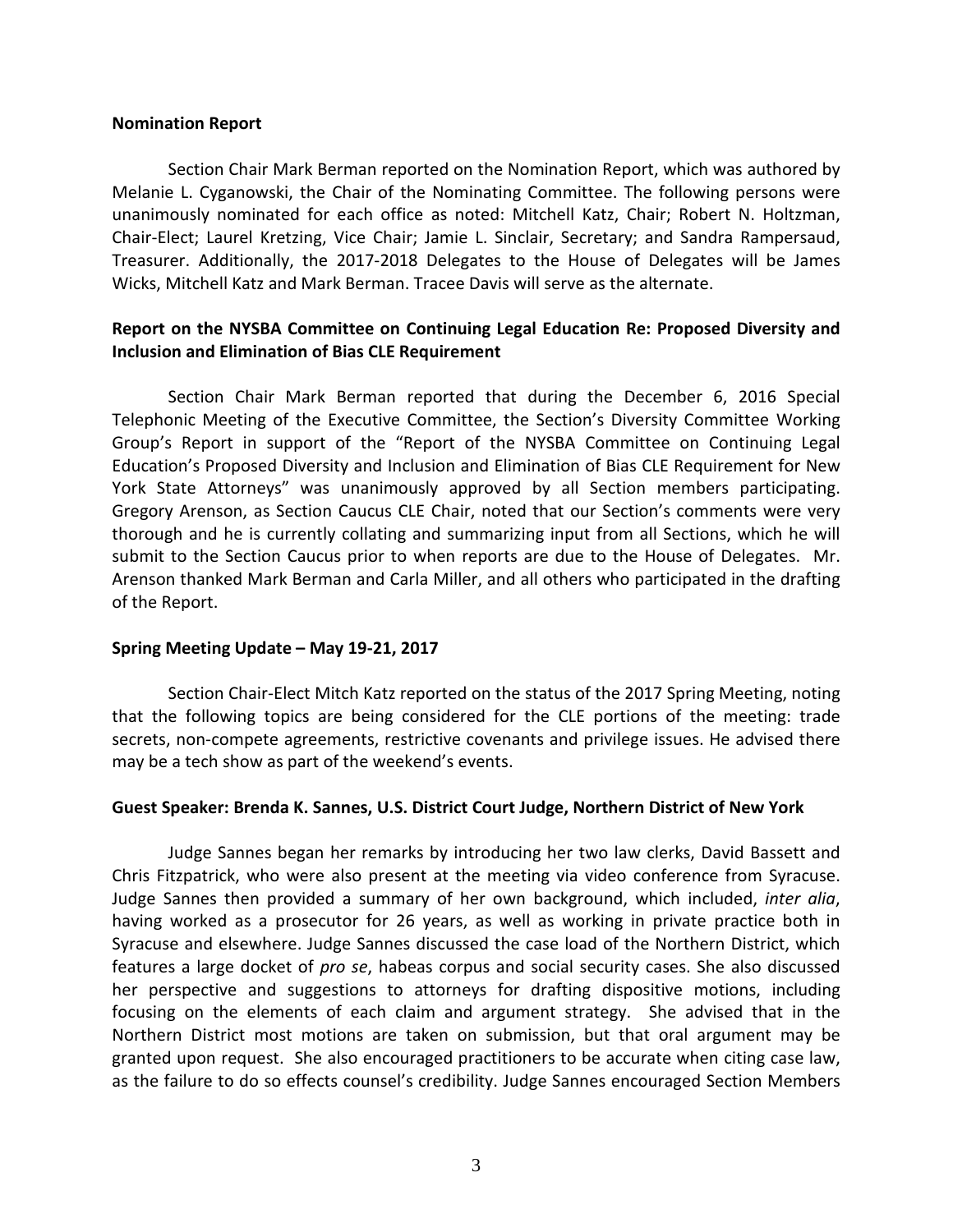present to consider serving as *pro bono* counsel, as there is a need for counsel in many of the prisoner cases in the District.

Judge Sannes then fielded questions from Executive Committee Members. Judge Sannes concluded her remarks by thanking the Executive Committee for their time and for allowing her to speak at our Executive Committee Meeting. Section Chair Mark Berman thanked Judge Sannes for taking the time to speak to the Section's Executive Committee.

#### **Transition to NYC Only Meeting and Introduction to Issues Concerning Report Voting**

The Syracuse teleconference then ended and the Section began its local only portion of the meeting with out of town attendees dialing in, and which included voting on several pending draft reports of the Section.

Section Chair Mark Berman began by first advising attendees that at a meeting of the officers of the Section, held the week before, it was decided that due to, among other things, the disparate views members had concerning the draft reports under consideration at the November  $16<sup>th</sup>$  and December  $6<sup>th</sup>$  meetings, the fact that different members attended both of those meetings, and the records of the Section not making clear which executive committee members were officially entitled to vote, under these unusual circumstances, more than a simple majority would be required for the Executive Committee to approve the subject Section reports, as Mr. Berman sought to ensure that any approval of such reports would be supported by a "consensus." Citing Article 5, Section 6 of the Bylaws of the Section, which allows the officers to adopt rules of procedure for the Executive Committee and the lack of clarity in the Section's Bylaws as to specifically when a majority vote is required, Mr. Berman announced that 75% of the votes participating would be required in order to pass one of the subject reports so as to try to ensure that under these circumstances a report would be approved by "consensus." There was a discussion and questions were raised at the meeting regarding who was entitled to vote under the Section's Bylaws and the number of votes required to approve a Section report, and the officers' view governed this meeting.

# **Draft Report re: Proposed Amendment to Rule 26 of Rules of the Commercial Division Addressing the Limitation of Total Hours of Trial**

Three versions of the report were up for discussion: the Second Revised Report, dated 12/9/16 (recommending adoption, tab 4A); the First Revised Report, dated 12/6/16 (opposing adoption, tab 4B); and the Original Report (recommending adoption, tab 4C).

Section Chair Mark Berman invited Section Member Robert L. Haig to introduce the proposed rule and elaborate on the Advisory Committee's thought processes behind it. Mr. Haig explained that he had spoken with Section Member Gregory Arenson, who previously had voiced opposition to the rule, and the two had come up with a proposed compromise to add the word "substantially" to the second to last paragraph of version 4A, so that it would read: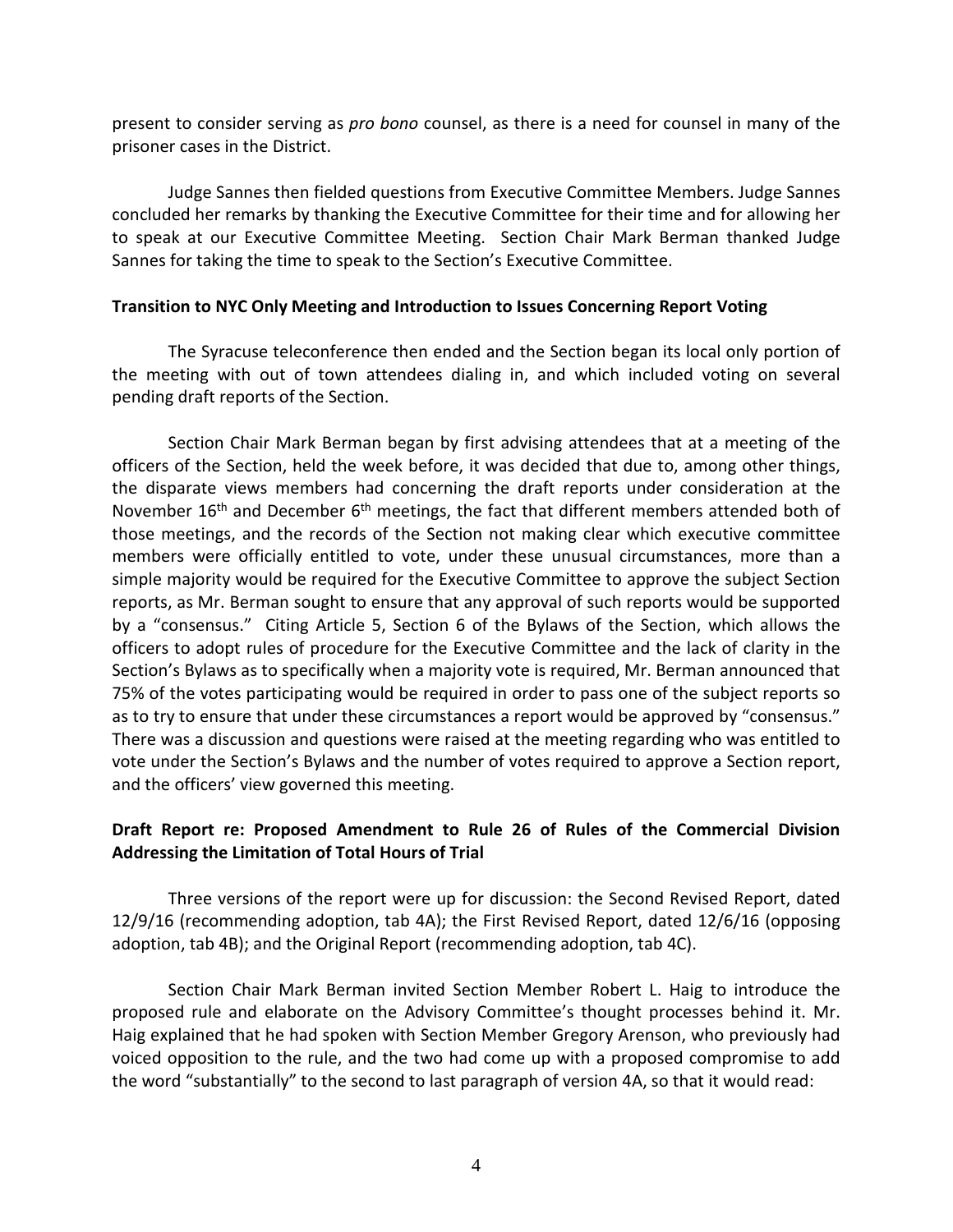Although a new rule may not be necessary to further define the Court's discretion and authority to impose such time limitations, the Section concludes that the benefit to practitioners, corporate counsel, clients, and judges of having a rule explicitly describing that authority substantially outweighs not having such a rule.

A vote was taken and the proposed report (Second Revised Report, dated 12/9/16, tab 4A, recommending adoption) was passed with over 75% of the votes.

# **Draft Report re: Proposed Commercial Division Rule Addressing Consultation on Expert Testimony in Advance of Trial**

Three versions of the report were up for discussion: the Second Revised Report, dated 12/9/16 (recommending adoption); the First Revised Report, dated 12/6/16 (opposing adoption); and the Original Report (recommending adoption).

Section Chair Mark Berman invited Section Member Robert L. Haig to introduce the report and elaborate on the Advisory Committee's thought processes behind it. Mr. Haig began by again stating that he had spoken with Gregory Arenson, who had previously opposed the report, and had come with proposed compromise that included the addition of the word "substantially" to the second to last paragraph of version 5A, so that it now read:

The Section does have two issues about the proposed new rule. One is that a new rule may not be necessary to clarify the Court's inherent power to require counsel to consult in good faith concerning anticipated expert trial testimony. However, the Section concludes that the benefit to practitioners, corporate counsel, clients and judges of having a rule explicitly describing that power substantially outweighs not having such a rule.

A discussion took place regarding the proposed rule. A vote was held on the Second Revised Report, dated 12/9/16 (tab 5A, recommending adoption) with the proposed additional word "substantially," and the motion did not pass with 75% of the votes. A vote was then held on the First Revised Report, dated 12/6/16 (tab 5B), opposing adoption of the new rule. The motion did not pass with 75% of the votes. A vote was then held on the Original Report, recommending adoption of the new rule (tab 5C), and the motion did not pass with 75% of the votes.

## **Draft Report re: Proposed Commercial Division Rule Addressing Consultation on Forum Selection Clauses**

Section Chair Mark Berman explained that following the special telephonic meeting on 12/6/16, and the discussions thereat, the officers drafted a Revised Report, dated 12/9/16, recommending adoption of the proposed rule (tab 6A). The Original Report, opposing adoption, was also up for discussion (tab 6B). Section Member Robert Haig presented the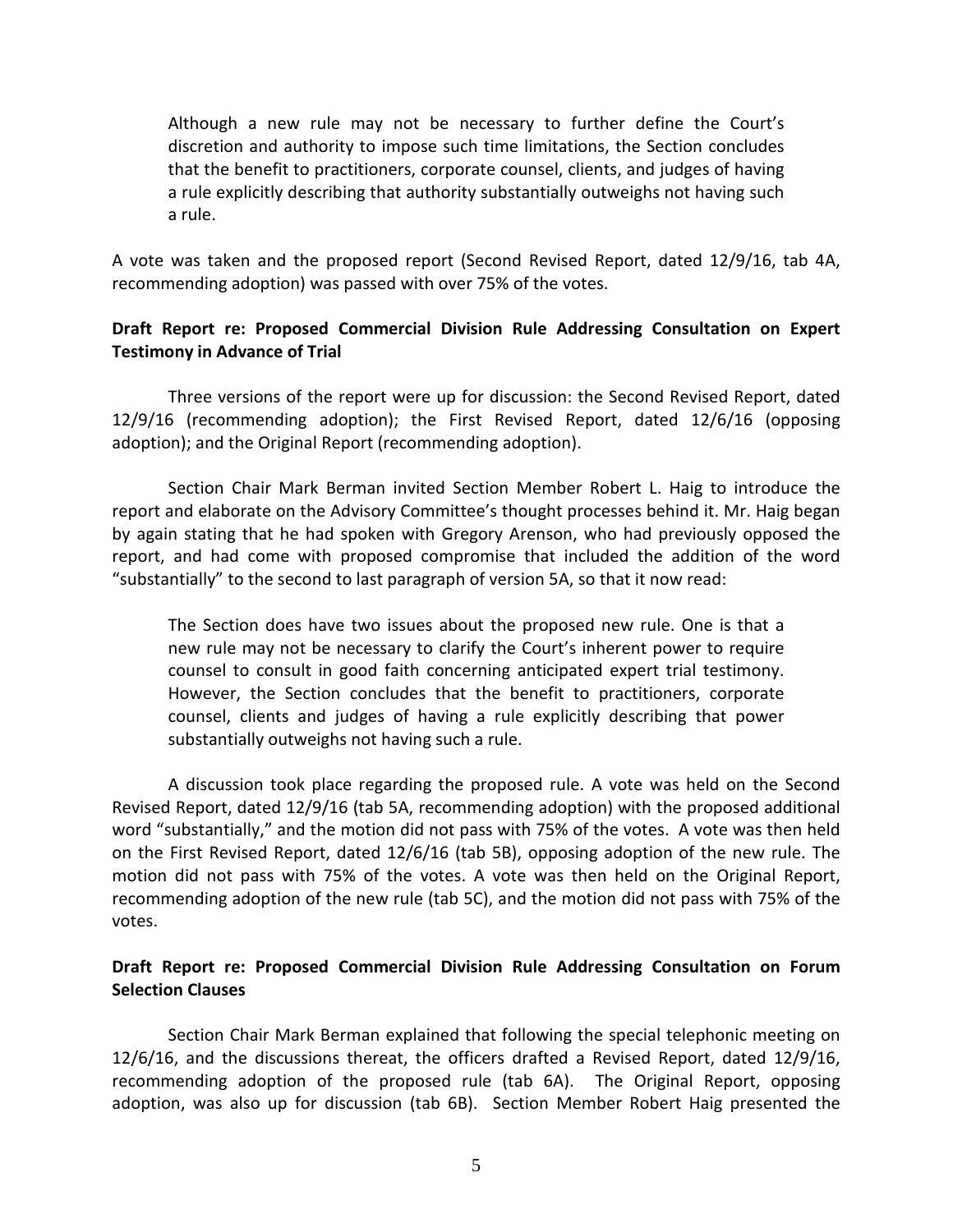Advisory Council's thought processes behind the proposed forum selection clause rule. He stated that having this clause set forth in the Commercial Division Rules would allow easy access to a model clause when parties are drafting an agreement.

A discussion took place regarding the proposed rule. Suggested edits to the first Revised draft (dated 12/9/16, tab 6A) were made, which included: (1) changing the Executive Summary to read: "The Section recommends adoption of the rule" (and omitting "but notes certain issues with respect to the language of the proposed model language"); (2) modifying Section III by omitting "and suggestions" from the title, and omitting the first three paragraphs of such Section; and (3) modifying the fourth paragraph to omit the language "but suggests that the model language be modified as follows" [and everything thereafter]. Thus, as revised, modified Section III would read:

III. Response to further the goals of the proposal:

The Section believes it is helpful to the bench, the bar, and clients, particularly those located in New York, to include in the rules of the Commercial Division model forum selection rules, and therefore supports adoption of the Proposal.

A vote was taken on the Revised Report (dated 12/9/16, tab 6A, recommending adoption), which included the edits noted above. The motion did not pass with 75% of the votes. A vote was then taken on Revised Report, dated 12/9/16, (tab 6A, recommending adoption), without the edits noted above. The motion did not pass with 75% of the votes. A vote was then taken on the Original Report, tab 6B, (recommending against adoption), and the motion did not pass with 75% of the votes.

# **Draft Report re: Proposed Commercial Division Rule Defining the Protection of Commercially Sensitive Information to be Good Cause for Sealing of Court Records**

Section Chair Mark Berman invited Section Member Mark C. Zauderer to provide an overview of the Advisory Council's thought processes behind the proposed rule. Mr. Zauderer discussed, among other issues, client concerns about the use of unsealed documents at trial and the tension sealing had with other competing interests, and the differences between sealing and confidentiality orders. A discussion took place regarding the proposed rule.

The Revised Report (Tab 7A) recommended adoption of the rule, but recommended, among other things, that the rule address differently the consideration of the "interests of the parties" and limited the specific factors that a court may consider in deciding whether to seal records. The Original Report (Tab 7B) recommended adoption of the rule as drafted. A suggestion was made to alter the language of the Revised Report (tab 7A) to revise the definition in Section I regarding the "interests of the parties" to insert the words "without limitation" before phrase "the protection" so that it would read: